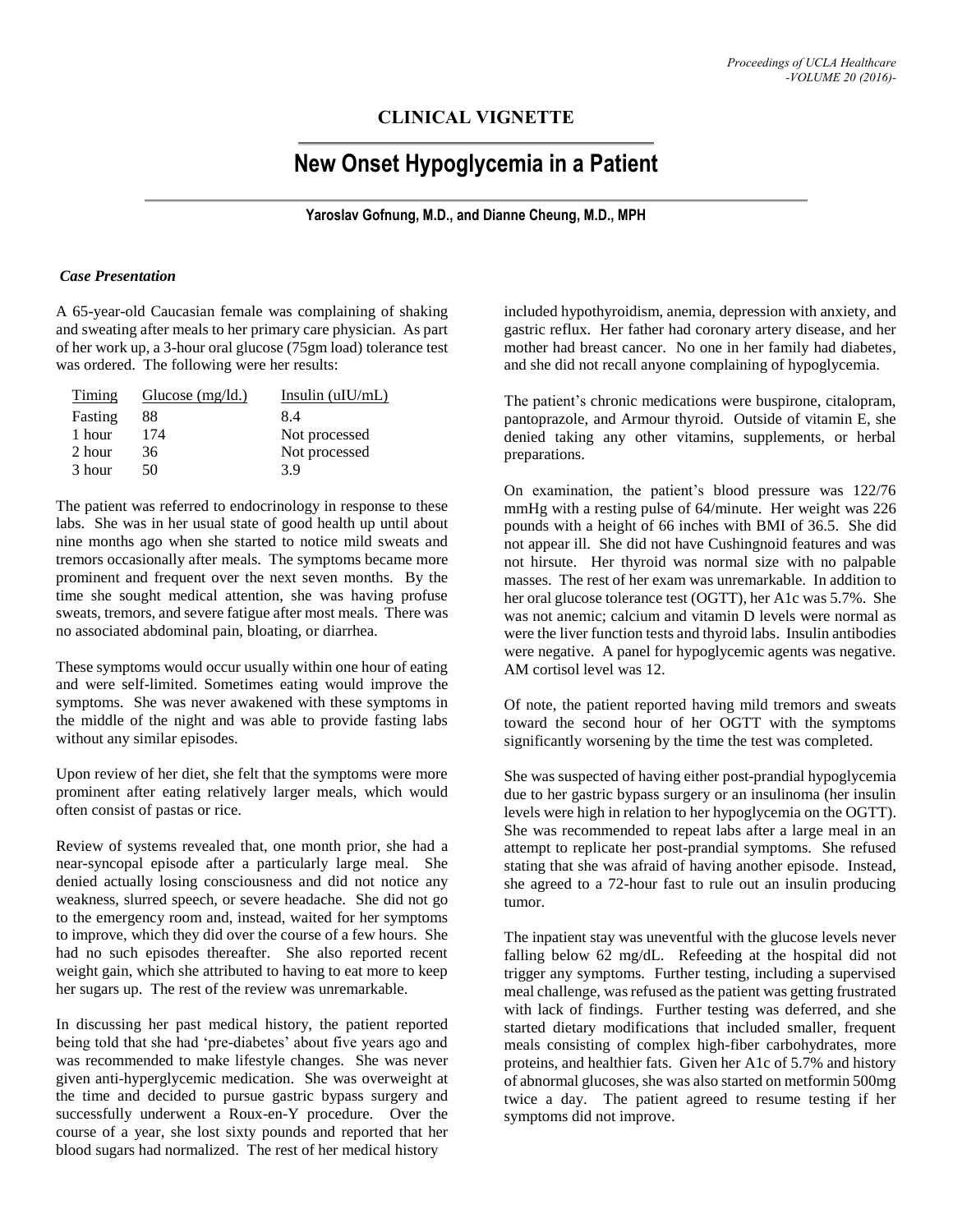At her two month follow-up visit, the patient was happy to report that her symptoms had become infrequent. She was following the outlined diet plan and medical regimen. The diagnosis was changed from post-prandial hypoglycemia to dumping syndrome (related to her gastric bypass), which was managed with dietary modification.

#### *Discussion*

The following discussion of hypoglycemia pertains to individuals without diabetes who present in an outpatient setting. A low glucose is a concerning finding but does not establish a hypoglycemic disorder. "Reactive hypoglycemia" is often used in clinical practice, but it is not a diagnosis, just a description of low sugars generally four hours post meal. Healthy people have been found with low glucose on fasting labs without having symptoms. Further testing is necessary but only when the patient satisfies all three criteria for Whipple's triad which include:

- 1. Symptoms that are consistent with hypoglycemia, such as tremors, sweats, hunger, and/or altered levels of consciousness;
- 2. Documentation of a low plasma glucose (usually below 60 mg/dL); and
- 3. Improvement of hypoglycemic symptoms once plasma glucose is increased.

Hypoglycemia can occur in malnourished patients due to glycogen depletion in the liver. This can be seen in long-term abusers of alcohol with inadequate nutrition. Hypoglycemia has also been reported in patients with anorexia nervosa.<sup>1</sup> Malnourishment usually can be detected at the time of the initial patient visit.

Adrenal insufficiency is another cause of hypoglycemia and should be suspected in those patients who present with classic symptoms of low blood pressure and fatigue – especially if they have hyponatremia.

Non-islet cell cancers can cause hypoglycemia either by high tumor burden in the liver (thereby depleting glycogen) or tumoral production of insulin-like growth factor-2 (IGF-2), which activates insulin receptor and results in glucose utilization. 2 Such patients usually present with weight loss and appear ill on general assessment.

Endogenous over-production of insulin results in hypoglycemia because the insulin levels do not appropriately decrease in the setting of falling plasma glucose. This can be seen in the following settings:

- 1. Insulin-producing tumors within the pancreas (insulinoma) usually present as hypoglycemia after prolonged fasts. Although some patients may also have low glucose post-meals, it is unusual for them not to have fasting hypoglycemia. Patients will often complain of weight gain due to frequently eating to maintain glucose levels.
- 2. Antibodies against insulin can produce hypoglycemia fasting or after a meal. Insulin produced in response to food will bind to the antibodies and then

disassociate in an unregulated manner thereby increase circulating levels of insulin. Insulin antibodies should be tested in anyone with confirmed post-prandial hypoglycemia.

- 3. Nesidioblastosis is a histologic term used to describe beta cell hypertrophy. It can occur as a separate entity but has also been noted to occur in patients who have had Roux-en-Y gastric bypass. Why this process occurs is not completely understood. During a laboratory work up, nesidioblastosis is difficult to distinguish from insulinomas. With nesidioblastosis, the symptoms of hypoglycemia occur post-prandially as opposed to insulinomas with fasting hypoglycemia.
- 4. Patients' surreptitious use of either insulin or oral hypoglycemic medications must be considered when evaluating hypoglycemia – especially if testing does not find a source.

Once a patient has met criteria for Whipple's triad the following tests are needed during a hypoglycemic episode:

- 1. Glucose.
- 2. Insulin. Measurements of plasma insulin cannot distinguish between endogenous and exogenous sources.
- 3. C-peptide. C-peptide is a byproduct of endogenous insulin production.
- 4. Proinsulin. Proinsulin is a precursor to endogenous insulin.
- 5. Beta-hydroxybutyrate (BHOB). BHOB is a ketone and, since insulin lowers ketone production, BHOB should be low in presence of insulin (both endogenous and exogenous).
- 6. Screening panel for hypoglycemic agents.

Insulin antibodies should also be tested but do not need to be drawn during a hypoglycemic episode.

Since most episodes of hypoglycemia are unwitnessed in the outpatient setting, testing needs to be done in a fashion that would replicate the patients' timing of symptoms. So, for example, a patient who is having symptoms after a prolonged fast, post-meal testing would be not as useful. The exception to this would be if there was a suspicion for an insulinoma, in which case patients may suffer both fasting (mostly) and postprandial hypoglycemia.

For those patients with fasting symptoms, a 72-hour fast is considered the best approach. This is usually done in the inpatient setting with labs (glucose, insulin, C-peptide, proinsulin, and BHOB) being drawn every six hours until the blood sugars drop below 60 mg/dL. After this point, labs are drawn every hour. The test is concluded when plasma glucose levels are less than 45 mg/dL, symptoms of hypoglycemia occur, or when the 72 hours are over. Once the test is over, patients are often given 1 mg of glucagon with glucose levels drawn 20 and 30 minutes after. This part of the test takes into account that insulin will increase glycogen in the liver. Glycogen is usually depleted after a prolonged fast. As such, for those exposed to high amounts of insulin, there should be some glycogen stores despite the fasting thereby causing a rise in glucose when exposed to glucagon, which causes glycolysis.